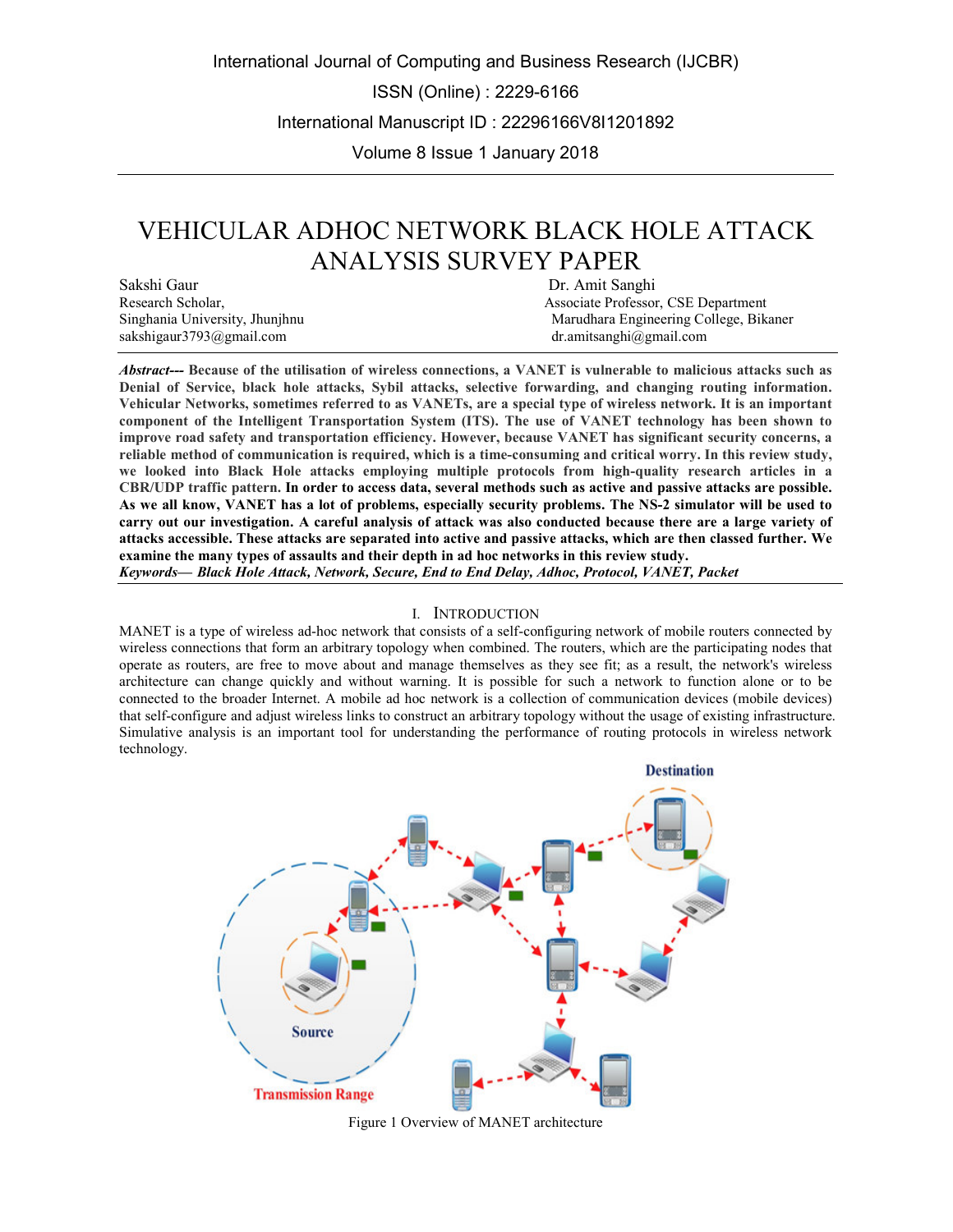# International Journal of Computing and Business Research (IJCBR) ISSN (Online) : 2229-6166 International Manuscript ID : 22296166V8I1201892 Volume 8 Issue 1 January 2018

Several types of VANET transportation trials have been identified and handled in recent years. For VANET, a wide variety of routing protocols have been suggested. A VANET routing rule governs how two-way transmission objects exchange messages; it encompasses the process of defining a route, making a sending decision, and taking action to keep the route running or improve it in the event of a routing failure. Position-based and Topology-based protocols are two types of VANET location-based protocols. Routing methods based on topology are further separated into proactive and reactive protocols. There has already been enough study done, including a comparison of several routing protocols and their performance evaluation using various mobility models. It will be interesting to see how one of the routing protocols performs when the number of mobile nodes is changed.



Figure 2 Routing Protocol flowchart of VANET

### II. RELATED WORK

Due VANETs (Mahesh Kumar and Kuldeep Bhardwaj: VANETs) are a sort of MANET that helps equipment or vehicles communicate with one other. VANET is primarily intended to provide safety-related information to drivers, such as warnings about road conditions, accidents, and traffic management, as well as assisting drivers in finding the best possible route to their destination. VANETs have a variety of unique qualities that make them vulnerable to attackers and reduce the networks' usual performance. The most serious challenge related with the topic of computer networking is a black hole attack in which the black node consumes all of the data packets in the network. A hostile node uses its routing protocol to declare that it has a direct path to the destination node in a black hole attack. The main goal of the research is to assess the impact of a black hole attack on the AODV routing protocol on the VANET. The results of measurements of numerous parameters, as well as comparisons and analyses, are provided [7]. P.S. Anuradha and Hiremath: The Mobile adhoc networks (MANETs) networks are characterised as wireless self-configuring networks capable of operating without the assistance of any fixed infrastructure or a central coordinator, making routing a difficult operation. Designing a comprehensive security system that can defend MANET from multiple routing threats is one of the primary difficulties in MANET. MANET is susceptible to a variety of assaults, including black holes, sybill attacks, wormhole attacks, grey hole attacks, and so on. Among them, a black hole is a serious assault that has an impact on the overall network's performance depending on routing, packet delivery ratio, throughput, and packet end-to-end latency. Communication occurs when two parties exchange information, such as from-node to nexthop-node information. An adaptive strategy for detecting and preventing black hole attacks in a MANET is suggested in this study, which is based on a Data Access Table, which is an array that stores information from one node to the next. As a routing protocol, we used AODV, and NS2 as a simulator tool. In a MANET, the findings are compared to a threshold-based approach for detecting and preventing cooperative black hole attacks. In terms of throughput, packet delivery ratio, and end-to-end latency, the adaptive technique outperforms the threshold-based algorithm [9]. Surmukh and colleagues: To make driving safer in the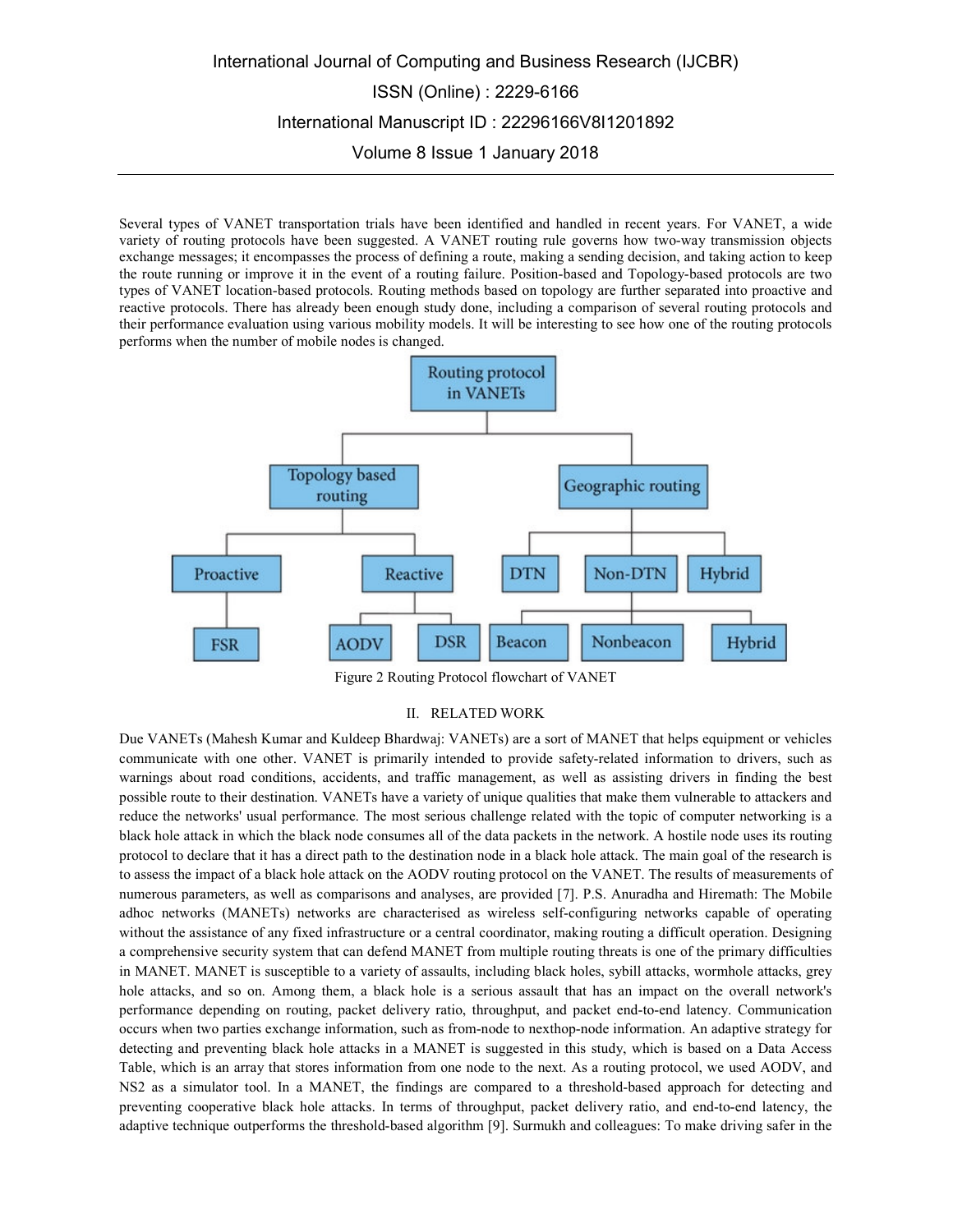## International Journal of Computing and Business Research (IJCBR) ISSN (Online) : 2229-6166 International Manuscript ID : 22296166V8I1201892 Volume 8 Issue 1 January 2018

future, we can use a vehicle ad hoc network. It requires effective routing protocols for vehicle communication in order to succeed. Roadside units (RSUs) or on-board units (OBUs) in the cars can be used to communicate. Various known routing protocols, such as AODV, AOMDV, DSR, and DSDV, are exploited in this article by altering vehicle velocity and evaluating their performance in terms of throughput, end-to-end latency, packet delivery ratio, and normalised routing load during communication [11]. Elias C. Eze and colleagues: Over the last several years, developments in wireless communication technologies and the auto-mobile sector have sparked a surge in research interest in the topic of VANETs. Wireless access methods such as IEEE 802.11p facilitate vehicle-to-vehicle (V2V) and vehicle-toinfrastructure (V2I) communications in the VANET. Through the development of Intelligent Transport Systems, this advancement in wireless communication is expected to increase road safety and traffic efficiency in the near future (ITS). As a result, the government, the automobile industry, and academia are working together on numerous active research initiatives to develop VANET standards. VANET has become a popular wireless communication sector due to the typical collection of VANET application areas, such as car collision warning and traffic information distribution. This study gives an overview of the present status of research, problems, and potentials of VANETs, as well as the path to the longawaited ITS [12].

### III. ATTACKS: ACTIVE AND PASIVE

An attacker obtains packets at one point in the network, "tunnels" them to another point in the network, and then replays them into the network from that point. When routing control messages are tunnelled, routing might be disturbed. A wormhole is a tunnel that connects two collaborating attackers. Because of broadcasting, this attack in DSR, AODV, might block the detection of any routes and potentially construct a wormhole for packets that are not addressed to themselves. Wormholes are difficult to identify since the path used to transmit data is often not part of the actual network. Wormholes are harmful because they may inflict damage to a network without even knowing about it.



Figure 3 Wormhole attack configuration

**Sybil attack:** The Sybil attack targets distributed system setups in particular. Instead of acting as a single identity/node, the attacker tries to act as numerous separate identities/nodes. This enables him to falsify the outcome of a voting process utilised in threshold security systems. Because ad hoc networks rely on node-to-node communication, many systems include redundant methods to ensure that data is delivered from source to destination. As a result, adversaries will find it more difficult to compromise information integrity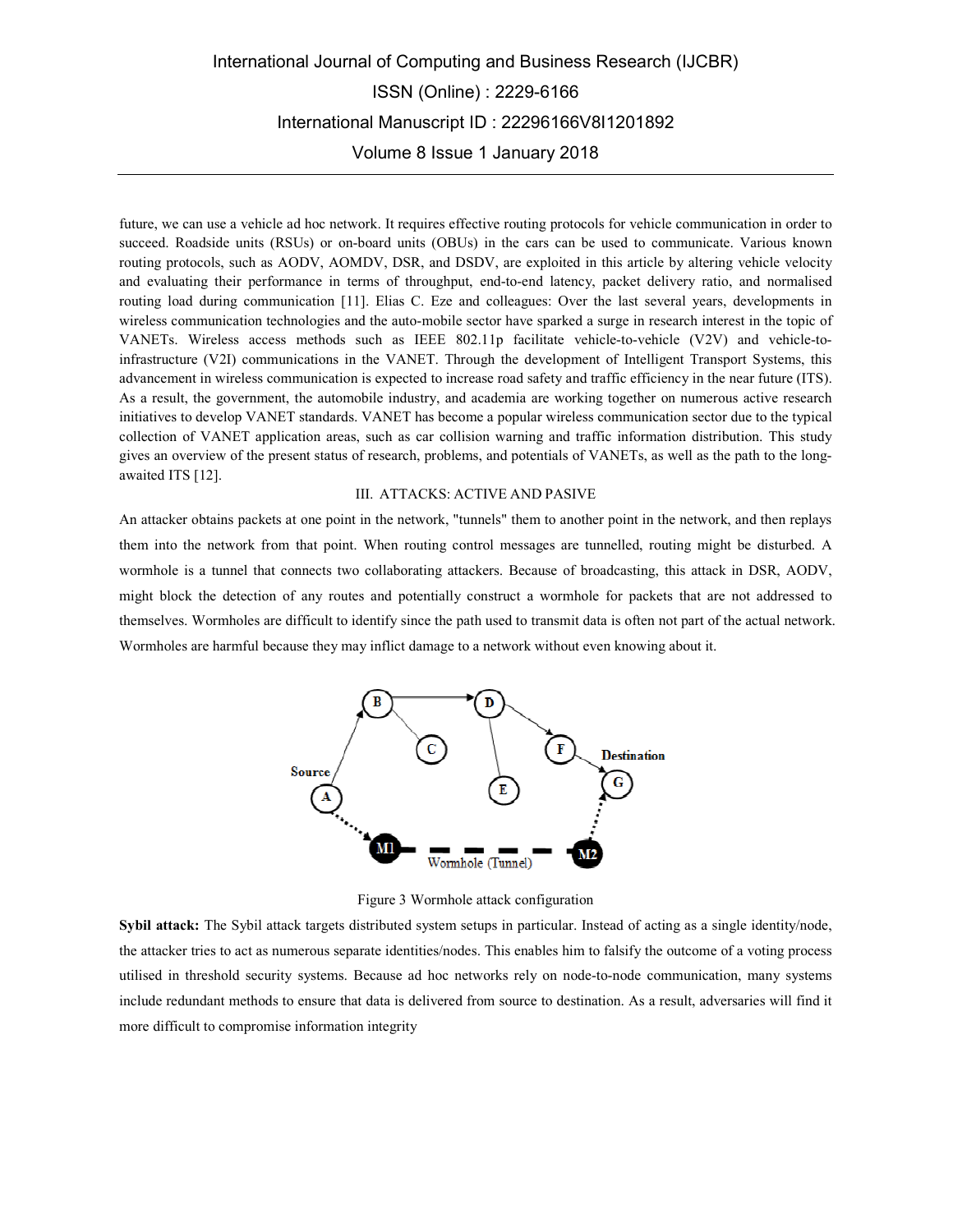## International Journal of Computing and Business Research (IJCBR) ISSN (Online) : 2229-6166 International Manuscript ID : 22296166V8I1201892

Volume 8 Issue 1 January 2018



Figure 4 Sybil attack details

**Gray-hole attack:** Also called as routing misbehaviour attack, this attack causes messages to be dropped. There are two phases to the grey hole attack. In the first phase, nodes advertise that they have a legitimate path to their destination, whereas in the second phase, nodes with a specific probability delete captured packet.



Figure 5 Gray hole attack

An attacker publishes a zero metric for all destinations in a black hole attack, leading all nodes around it to redirect packets towards it. A rogue node broadcasts fictitious routing information, claiming to have found the best path, causing other good nodes to route data packets via it. Instead than forwarding packets properly, a rogue node removes all packets it receives. In a flooding-based protocol, an attacker listens to the requests.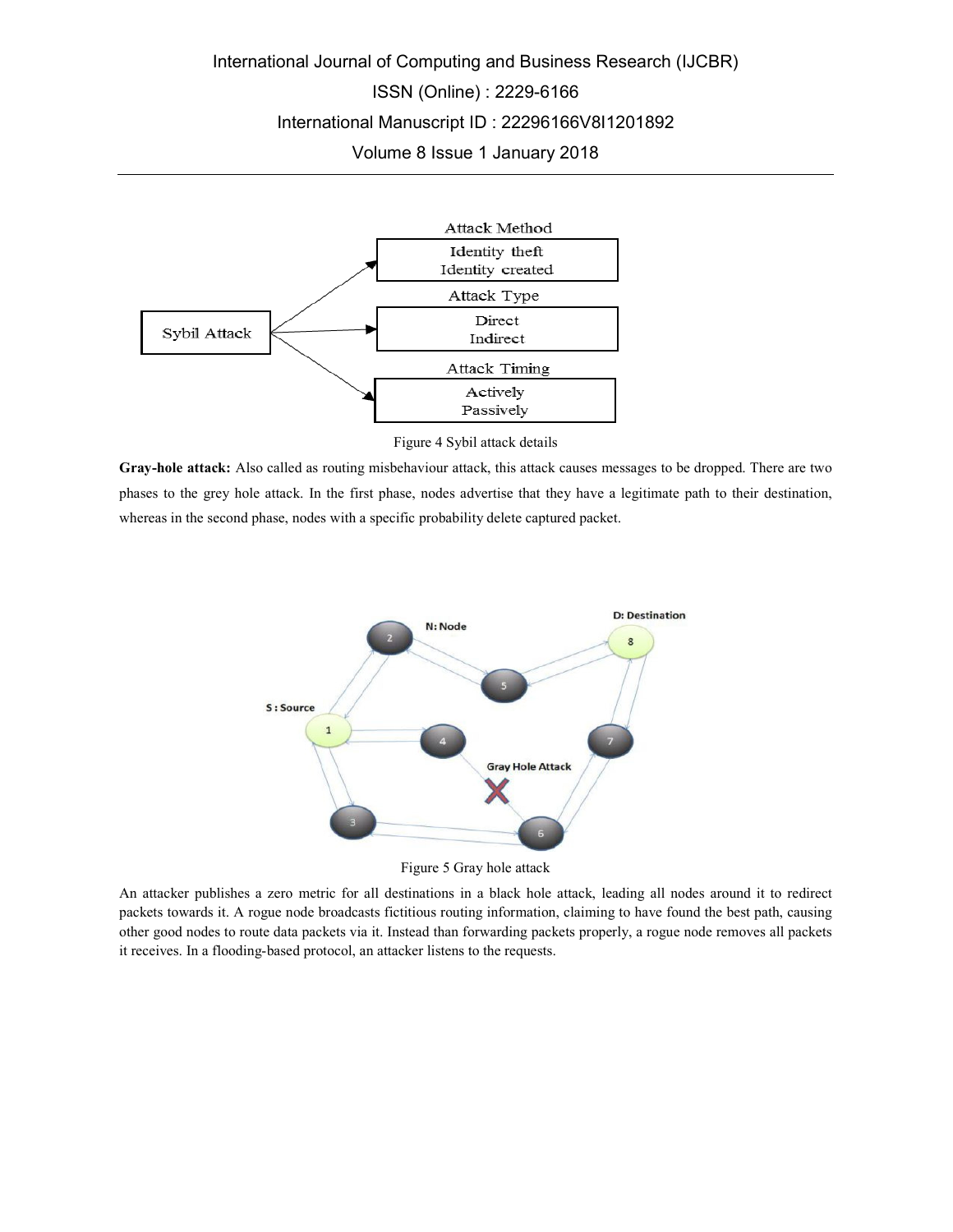

Figure 6 Black hole attack diagram

### **ATTACKS THAT ARE PASSIVE**

**Traffic Monitoring:** It may be built to discover communication parties and capabilities that might be used to launch additional assaults. Other wireless networks, such as cellular, satellite, and WLAN, are also susceptible to same potential vulnerabilities.

**Eavesdropping:** The phrase eavesdrops refers to overhearing without putting out any additional effort. This results in the communication being intercepted, read, and conversed with by an unexpected receiver. A wireless medium is shared by mobile hosts in a mobile ad-hoc network. By nature, the majority of wireless communication uses RF spectrum and broadcasts. The transmission of messages can be intercepted, and a bogus message can be introduced into the network. Traffic analysis is a passive attack that gathers information about which nodes connect with one another.

**Traffic analysis:** It is a passive attack that gathers information about which nodes connect with one another and how much data is handled.

## **SECURITY ISSUE IN VANET**

Security has received little attention among the VANET's issues thus far. Because VANET packets carry life-essential information, it is vital to ensure that they are not inserted or manipulated by an attacker; similarly, drivers' responsibility should be defined to ensure that they accurately and timely notify the traffic environment. These security issues are not the same as those that occur in a normal communication network. The network's scale, mobility, geographic relevance, and other factors make deployment complex and different from traditional network security measures.

**Real time Constraint:** VANET is a time-critical network, and safety-related messages must be transmitted with a 100ms transmission delay. As a result, a fast cryptographic technique should be utilised to meet the real-time limitation. Authentication of messages and entities must be completed in a timely manner.

**Data Consistency Liability:** In a VANET, even authenticated nodes might engage in malevolent behaviour that can result in network disruption or accidents. As a result, a system should be created to prevent this contradiction. This sort of discrepancy may be avoided by correlating the incoming data from separate nodes on certain information.

**Low error tolerance:** Some protocols are built on a probabilistic foundation. VANET uses life-critical information to take actions in a very short amount of time. A little inaccuracy in a probabilistic algorithm can have serious consequences. **Key Distribution**: All of the security measures in VANET rely on keys for their operation. Each communication is encrypted, and the receiver must decrypt it using the same or a different key. Furthermore, different manufacturers might install keys in various ways, making confidence in the CA a critical challenge in the public key infrastructure. As a result, distributing keys across automobiles is a significant difficulty in developing security standards.

**Incentives:** Manufacturers are motivated to provide apps that consumers like the best. Few people will agree that a car that automatically reports any traffic offence is a good idea. As a result, effective adoption of vehicular networks would necessitate incentives for car manufacturers, customers, and the government. Security in VANET is a difficulty to execute.